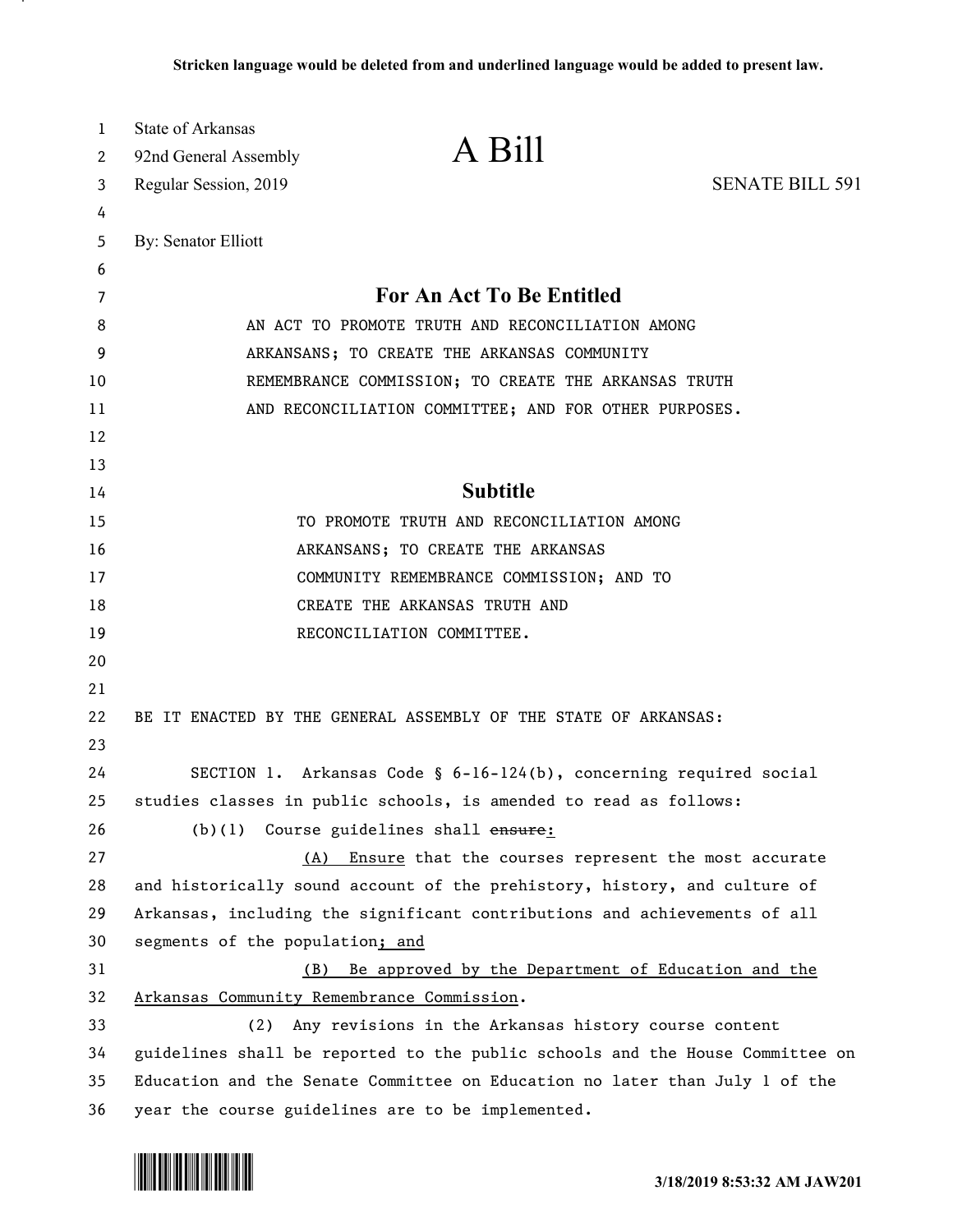1 (3)(A) The Department of Education shall department, in advance of the 2018-2019 2019-2020 school year and with the assistance of the Commission, develop materials or units relating to Arkansas and the American Civil War. (B) The emphasis of the curriculum under this subdivision (b)(3) shall be placed upon civilian and military leadership during the period and how the lessons of that era can inform contemporary society. (C) The course content under this subdivision (b)(3) is not exempt from the reporting requirements under subdivision (b)(2) of this section. (D) The department shall ensure that the materials required under this section are reproduced and delivered to all school districts in the state as a resource for the inclusion in the Arkansas history courses. SECTION 2. Arkansas Code Title 25 is amended to add an additional chapter to read as follows: 18 Chapter 43 Arkansas Community Remembrance Commission and Arkansas Truth and Reconciliation Committee 25-43-101. Arkansas Community Remembrance Commission — Creation and duties. (a) The Arkansas Community Remembrance Commission is created. (b) The Arkansas Community Remembrance Commission shall: (1) Assist the Department of Arkansas Heritage in carrying out its duties and responsibilities; (2) Promote truth and reconciliation relating to incidents of documented extrajudicial, racial, religious, and political injustice and violence, including without limitation lynching, discriminatory cleansing, and expulsion, that were perpetrated against citizens, veterans, and others in Arkansas throughout its history as a territory and as a state; (3) Place focus and emphasis on the historical era between the end of the Civil War and the end of the Korean War in carrying out its

duties;

3/18/2019 8:53:32 AM JAW201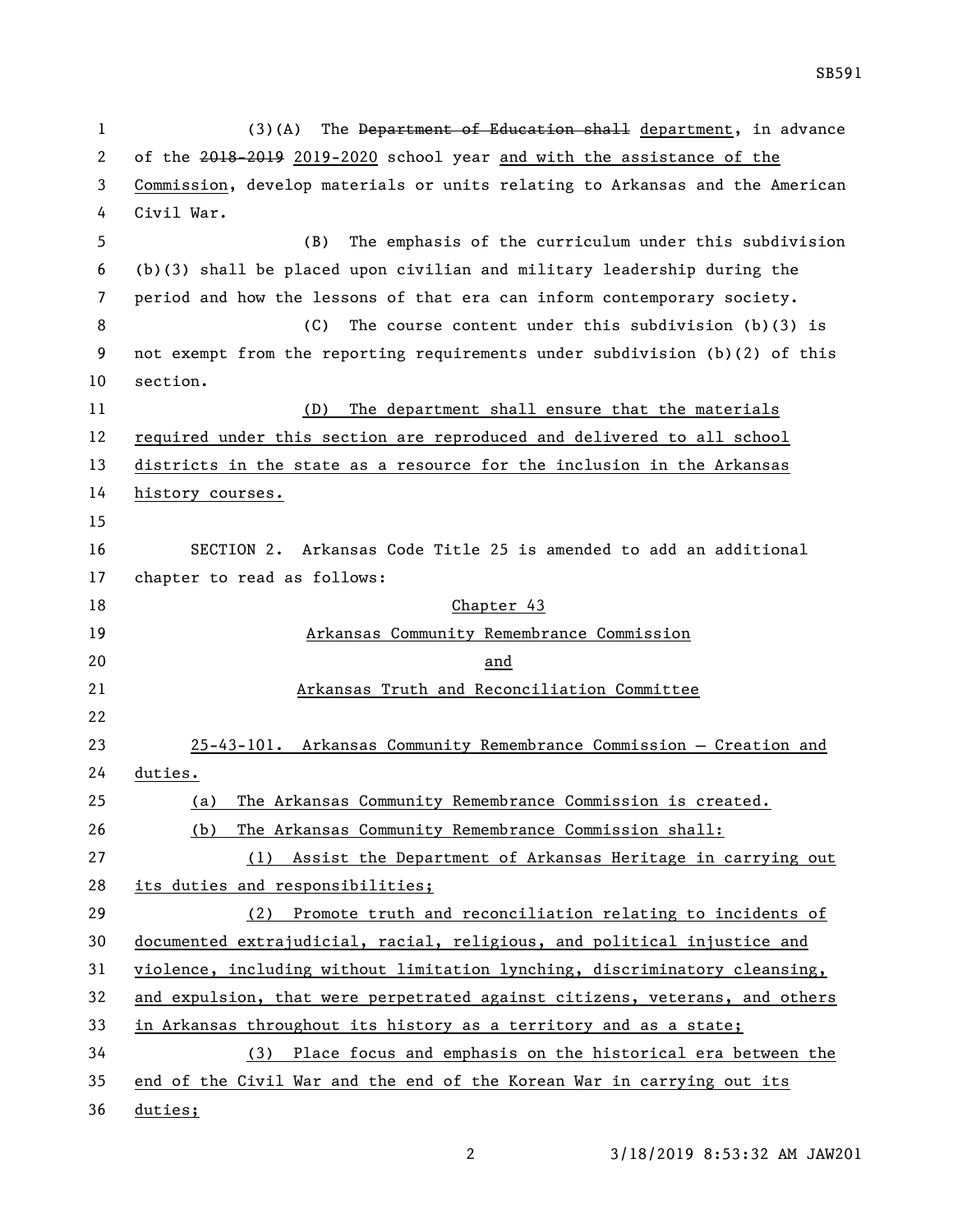| 1  | Cooperate with and assist national, state, and local<br>(4)                   |
|----|-------------------------------------------------------------------------------|
| 2  | organizations with the erection of historic markers at confirmed sites of     |
| 3  | these incidents to memorialize the victims of documented extrajudicial,       |
| 4  | racial, religious, and political injustice and violence;                      |
| 5  | (5) Coordinate and facilitate the public distribution of                      |
| 6  | scholarly research, publications, and interpretation of incidents of          |
| 7  | documented extrajudicial, racial, religious, and political injustice and      |
| 8  | violence; and                                                                 |
| 9  | (6) Assist in the development of programs, projects, activities,              |
| 10 | curricular, and media concerning incidents of documented extrajudicial,       |
| 11 | racial, religious, and political injustice and violence that were perpetrated |
| 12 | against citizens, veterans, and others in Arkansas throughout its history as  |
| 13 | a territory and as a state.                                                   |
| 14 |                                                                               |
| 15 | 25-43-102. The Arkansas Community Remembrance Commission - Members,           |
| 16 | terms, and vacancies.                                                         |
| 17 | The Arkansas Community Remembrance Commission shall consist of<br>(a)         |
| 18 | thirteen (13) members who shall be appointed as follows:                      |
| 19 | $(1)(A)$ Except as provided in subdivision $(a)(1)(B)$ of this                |
| 20 | section, the Governor shall appoint three (3) members to serve four-year      |
| 21 | terms.                                                                        |
| 22 | The Governor's initial appointees shall be designated<br>(B)                  |
| 23 | as follows:                                                                   |
| 24 | One (1) member whose initial term shall end on<br>(i)                         |
| 25 | December 31, 2024;                                                            |
| 26 | One (1) member whose initial term shall end on<br>(ii)                        |
| 27 | December 31, 2023; and                                                        |
| 28 | (iii) One (1) member whose initial term shall end on                          |
| 29 | December 31, 2022;                                                            |
| 30 | Except as provided in subdivision $(a)(2)(B)$ , the Speaker<br>$(2)$ (A)      |
| 31 | of the House of Representatives shall appoint three (3) members to serve      |
| 32 | four-year terms.                                                              |
| 33 | The initial appointees of the Speaker of the House of<br>(B)                  |
| 34 | Representatives shall be designated as follows:                               |
| 35 | (i) One (1) member whose initial term shall end on                            |
| 36 | December 31, 2023;                                                            |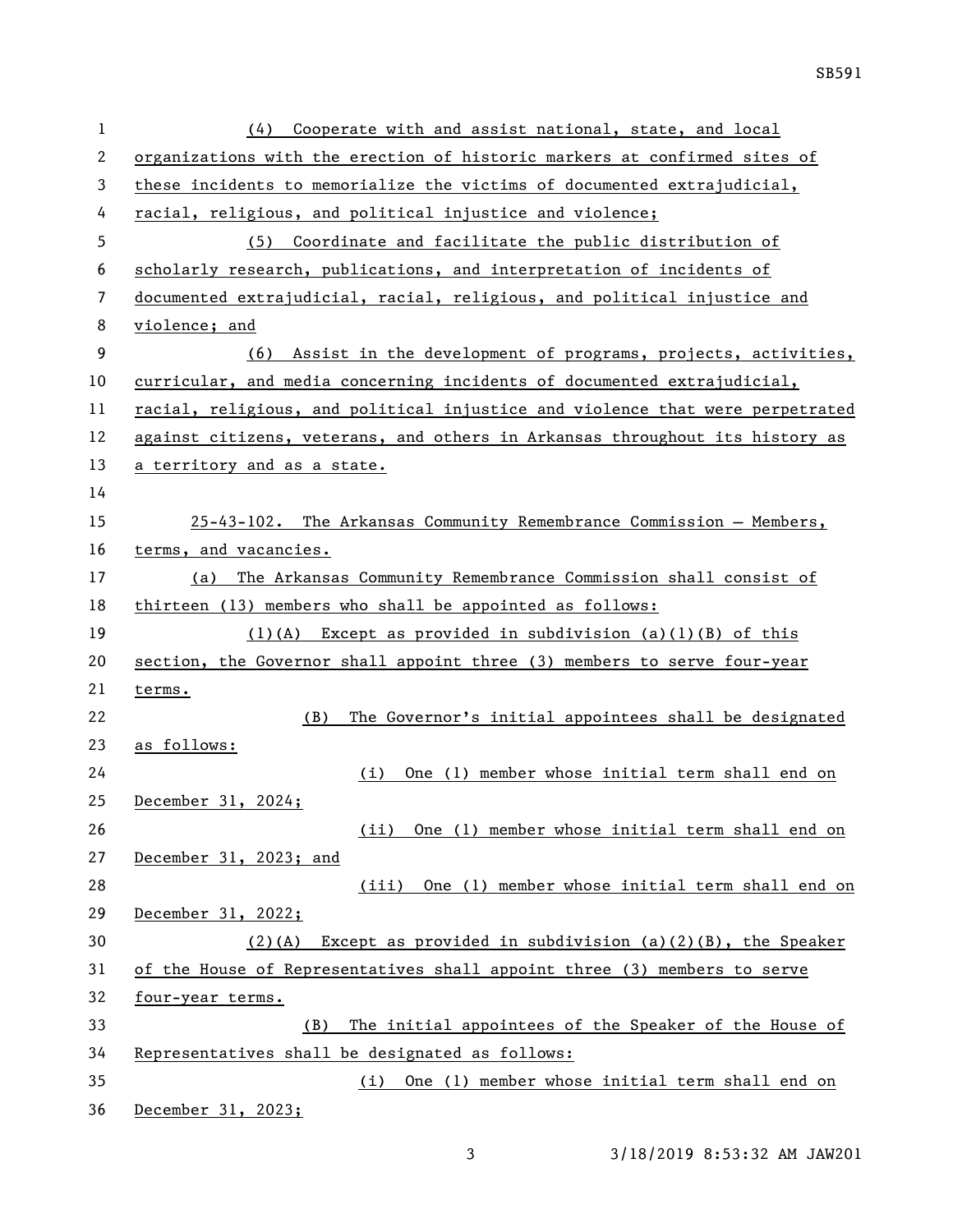| 1  | One (1) member whose initial term shall end on<br>(ii)                        |
|----|-------------------------------------------------------------------------------|
| 2  | December 31, 2022; and                                                        |
| 3  | (iii) One (1) member whose initial term shall end on                          |
| 4  | December 31, 2021;                                                            |
| 5  | $(3)(A)$ Except as provided in subdivision $(a)(3)(B)$ , the                  |
| 6  | President Pro Tempore of the Senate shall appoint three (3) members to serve  |
| 7  | four-year terms.                                                              |
| 8  | The initial appointees of the President Pro Tempore of<br>(B)                 |
| 9  | the Senate shall be designated as follows:                                    |
| 10 | One (1) member whose initial term shall end on<br>(i)                         |
| 11 | December 31, 2023;                                                            |
| 12 | One (1) member whose initial term shall end on<br>(ii)                        |
| 13 | December 31, 2022; and                                                        |
| 14 | (iii) One (1) member whose initial term shall end on                          |
| 15 | December 31, 2021;                                                            |
| 16 | $(4)(A)$ Except as provided in subdivision (a)(4)(B) of this                  |
| 17 | section, the Chair of the Arkansas Legislative Black Caucus shall appoint two |
| 18 | (2) members to serve four-year terms.                                         |
| 19 | The initial appointees of the Chair of the Arkansas<br>(B)                    |
| 20 | Legislative Black Caucus shall be designated as follows:                      |
| 21 | One (1) member whose initial term shall end on<br>(i)                         |
| 22 | December 31, 2024; and                                                        |
| 23 | One (1) member whose initial term shall end on<br>(ii)                        |
| 24 | December 31, 2021;                                                            |
| 25 | and                                                                           |
| 26 | $(5)(A)$ Except as provided under subdivision (a)(5)(B) of this               |
| 27 | section, the Chair of the Legislative Veterans Caucus shall appoint two (2)   |
| 28 | members to serve four-year terms.                                             |
| 29 | The initial appointees of the Chair of the Legislative<br>(B)                 |
| 30 | Veterans Caucus shall be designated as follows:                               |
| 31 | (i) One (1) member whose initial term shall end on                            |
| 32 | December 31, 2024; and                                                        |
| 33 | (ii)<br>One (1) member whose initial term shall end on                        |
| 34 | December 31, 2021.                                                            |
| 35 | Except as provided under subdivision $(b)(2)$ of this section,<br>(b)(1)      |
| 36 | the Arkansas Truth and Reconciliation Committee shall provide a list of no    |

3/18/2019 8:53:32 AM JAW201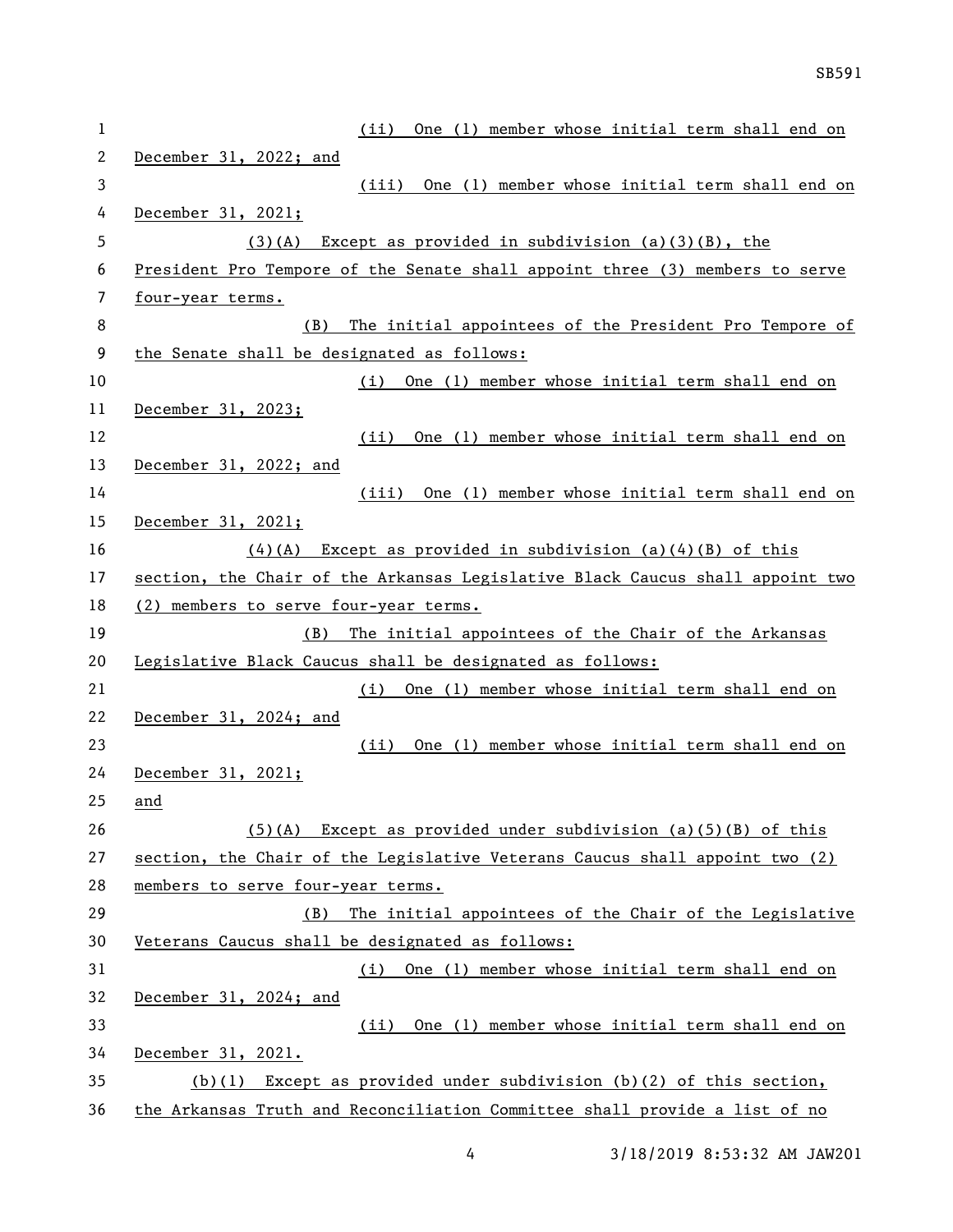| 1  | less than five (5) nor more than ten (10) qualified persons to each           |
|----|-------------------------------------------------------------------------------|
| 2  | appointing official under this section from which each appointing official    |
| 3  | shall choose his or her appointees.                                           |
| 4  | If the committee fails to provide the list of qualified<br>(2)                |
| 5  | persons no later than forty-five (45) days before the term of an open         |
| 6  | position on the commission begins, the appointing official shall make the     |
| 7  | appointment without consulting the list.                                      |
| 8  | $(c)(1)$ A person who is appointed under this section shall notify his        |
| 9  | or her appointing official in writing of his or her acceptance of the         |
| 10 | appointment no later than fifteen (15) days after the appointment is made.    |
| 11 | (2) If the person does not accept the appointment under                       |
| 12 | subdivision (c)(1) of this section, the appointing official shall make a new  |
| 13 | appointment to the position.                                                  |
| 14 | (d) The terms of the members shall be staggered.                              |
| 15 | (e) A member of the commission may serve more than one (1) term.              |
| 16 | $(f)(1)$ A member of the commission may be removed by majority vote of        |
| 17 | the remaining members of the commission for misconduct, neglect of duty, or   |
| 18 | other just cause for removal.                                                 |
| 19 | (2) If a written complaint is presented to the commission or the              |
| 20 | Governor alleging misconduct, neglect of duty, or other just cause for        |
| 21 | removal, the commission shall notify the member of the complaint and the date |
| 22 | for hearing on the complaint to be set no later than thirty (30) days after   |
| 23 | the complaint is presented.                                                   |
| 24 | $(3)(A)$ A member who is removed by the commission may appeal the             |
| 25 | decision to the Governor no later than ten (10) days after the finding by the |
| 26 | commission.                                                                   |
| 27 | Upon appeal, the Governor may affirm or deny the<br>(B)                       |
| 28 | decision of the commission.                                                   |
| 29 | (4) If a member is removed under this subsection, the commission              |
| 30 | shall declare a vacancy.                                                      |
| 31 | $(f)(1)$ A vacancy on the commission shall be filled by majority vote of      |
| 32 | the remaining members of the commission.                                      |
| 33 | The person elected to fill the vacancy shall serve the<br>(2)                 |
| 34 | remainder of the vacating member's term.                                      |
| 35 | $(g)$ A member of the commission may receive expense reimbursement and        |
| 36 | stipends under § 25-16-901 et seq.                                            |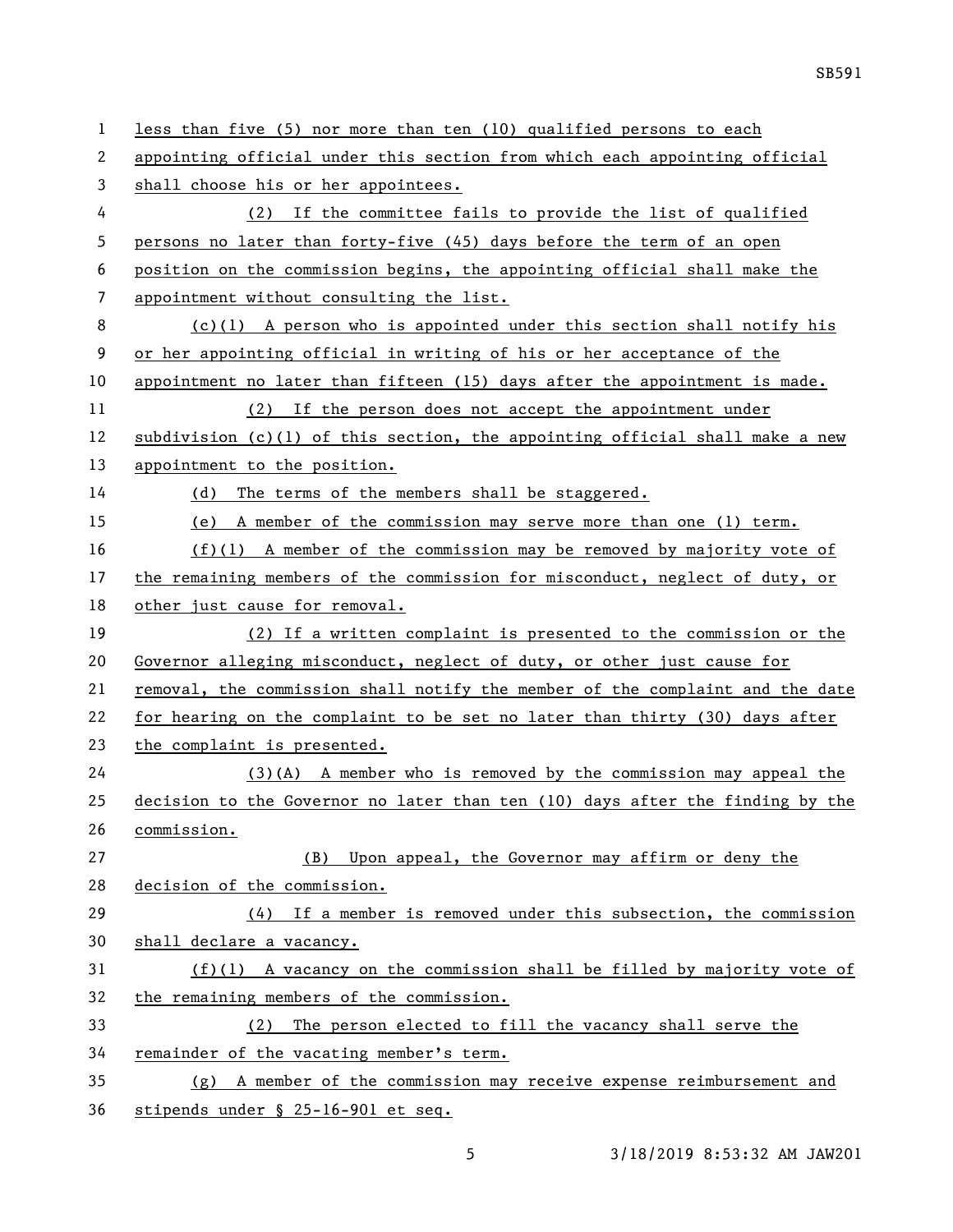| 1  | The commission may:<br>(h)(1)                                                |
|----|------------------------------------------------------------------------------|
| 2  | (A)<br>Hire and retain staff;                                                |
| 3  | Hire and employ consultants; and<br>(B)                                      |
| 4  | (C)<br>Fix the compensation, duties, authority and                           |
| 5  | responsibilities of the staff or consultants.                                |
| 6  | If no appropriation is made for subdivision $(h)(1)$ of this<br>(2)          |
| 7  | section, the Director of the Department of Arkansas Heritage shall designate |
| 8  | staff to assist the commission.                                              |
| 9  |                                                                              |
| 10 | 25-43-103. The Arkansas Community Remembrance Commission - Dissolution       |
| 11 | and extension.                                                               |
| 12 | The Arkansas Community Remembrance Commission shall dissolve on<br>(a)       |
| 13 | January 1, 2027, unless it is extended by request of the commission.         |
| 14 | (b) If the commission elects to extend its term of service under this        |
| 15 | section by majority vote of the commission, the commission shall be extended |
| 16 | for an additional 5 years.                                                   |
| 17 | (c) An extension of the commission's existence under this section:           |
| 18 | Shall be for a duration of five (5) years;<br>(1)                            |
| 19 | (2) Shall be requested no sooner than sixty (60) days before a               |
| 20 | dissolution date; and                                                        |
| 21 | May be requested to extend:<br>(3)                                           |
| 22 | The initial term of the commission ending on January<br>(A)                  |
| 23 | 1, 2027; and                                                                 |
| 24 | Each five-year extension made thereafter.<br>(B)                             |
| 25 |                                                                              |
| 26 | 25-43-104 The Arkansas Truth and Reconciliation Committee - Creation         |
| 27 | and duties.                                                                  |
| 28 | The Arkansas Truth and Reconciliation Committee is created.<br>(a)           |
| 29 | The committee shall be composed of the following nine (9) members:<br>(b)    |
| 30 | The State Historian or his or her designee;<br>(1)                           |
| 31 | The State Librarian or his or her designee;<br>(2)                           |
| 32 | The President of the Arkansas Historical Association or his<br>(3)           |
| 33 | or her designee;                                                             |
| 34 | The Chair of the Black History Commission of Arkansas or his<br>(4)          |
| 35 | or her designee;                                                             |
| 36 | The Director of the Mosaic Templars Cultural Center or his<br>(5)            |

6 3/18/2019 8:53:32 AM JAW201